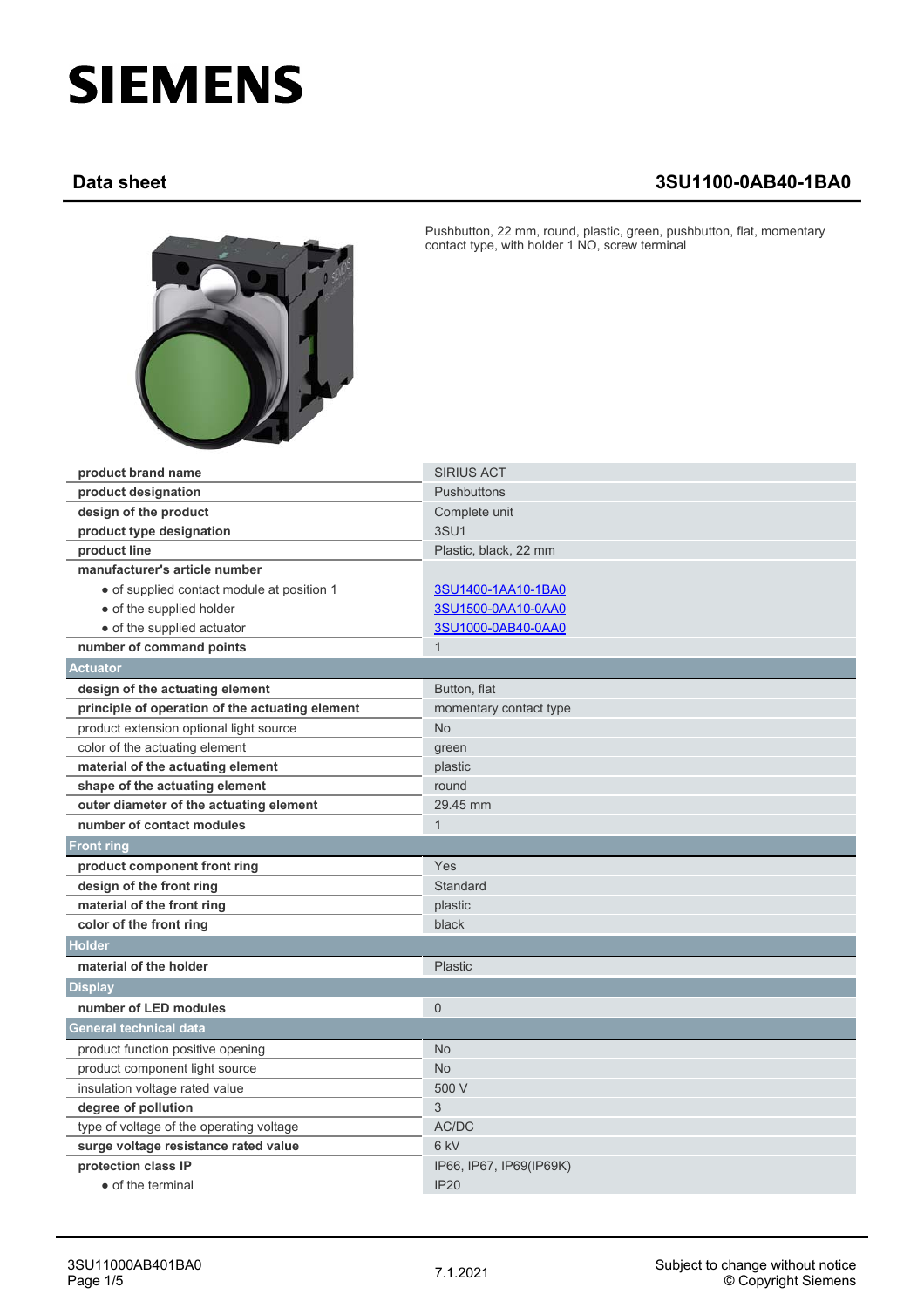| degree of protection NEMA rating                             | 1, 2, 3, 3R, 4, 4X, 12, 13                                              |
|--------------------------------------------------------------|-------------------------------------------------------------------------|
| shock resistance                                             |                                                                         |
| • acc. to IEC 60068-2-27                                     | Sinusoidal half-wave 50g / 11 ms                                        |
| • for railway applications acc. to DIN EN 61373              | Category 1, Class B                                                     |
| vibration resistance                                         |                                                                         |
| • acc. to IEC 60068-2-6                                      | 10  500 Hz: 5g                                                          |
| • for railway applications acc. to DIN EN 61373              | Category 1, Class B                                                     |
| operating frequency maximum                                  | 3 600 1/h                                                               |
| mechanical service life (switching cycles) typical           | 10 000 000                                                              |
| electrical endurance (switching cycles) typical              | 10 000 000                                                              |
| thermal current                                              | 10A                                                                     |
| reference code acc. to IEC 81346-2                           | S                                                                       |
| continuous current of the C characteristic MCB               | 10 A; for a short-circuit current smaller than 400 A                    |
| continuous current of the quick DIAZED fuse link             | 10A                                                                     |
| continuous current of the DIAZED fuse link gG                | 10 A                                                                    |
| Substance Prohibitance (Date)                                | 01.10.2014 00:00:00                                                     |
| operating voltage                                            |                                                                         |
| $\bullet$ at AC                                              |                                                                         |
| -at 50 Hz rated value                                        | 5  500 V                                                                |
| -at 60 Hz rated value                                        | 5  500 V                                                                |
| • at DC rated value                                          | 5500V                                                                   |
| <b>Power Electronics</b>                                     |                                                                         |
| contact reliability                                          | One maloperation per 100 million (17 V, 5 mA), one maloperation per 10  |
|                                                              | million $(5 V, 1 mA)$                                                   |
| <b>Auxiliary circuit</b>                                     |                                                                         |
| design of the contact of auxiliary contacts                  | Silver alloy                                                            |
| number of NC contacts for auxiliary contacts                 | 0                                                                       |
| number of NO contacts for auxiliary contacts                 | $\mathbf{1}$                                                            |
|                                                              |                                                                         |
|                                                              |                                                                         |
| <b>Connections/ Terminals</b>                                |                                                                         |
| type of electrical connection of modules and accessories     | Screw-type terminal                                                     |
| type of connectable conductor cross-sections                 |                                                                         |
| • solid with core end processing                             | $2x(0.50.75)$ mm <sup>2</sup> )                                         |
| · solid without core end processing                          | $2x(1.01.5mm^2)$                                                        |
| • finely stranded with core end processing                   | 2x (0.5  1.5 mm <sup>2</sup> )                                          |
| • finely stranded without core end processing                | $2x(1,01,5mm^2)$                                                        |
| · at AWG cables                                              | 2x(1814)                                                                |
| tightening torque of the screws in the bracket               | 1 1.2 N·m                                                               |
| tightening torque with screw-type terminals                  | 0.80.9 N·m                                                              |
| <b>Ambient conditions</b>                                    |                                                                         |
| ambient temperature                                          |                                                                         |
| • during operation                                           | $-25$ +70 °C                                                            |
| • during storage                                             | $-40$ +80 °C                                                            |
| environmental category during operation acc. to IEC<br>60721 | 3M6, 3S2, 3B2, 3C3, 3K6 (with relative air humidity of 10  95 %, no     |
|                                                              | condensation in operation permitted for all devices behind front panel) |
| Installation/ mounting/ dimensions                           |                                                                         |
| fastening method                                             | front panel mounting                                                    |
| • of modules and accessories                                 | Front plate mounting                                                    |
| height                                                       | 40 mm                                                                   |
| width                                                        | 30 mm                                                                   |
| shape of the installation opening                            | round                                                                   |
| mounting diameter                                            | 22.3 mm                                                                 |
| positive tolerance of installation diameter                  | $0.4$ mm                                                                |
| mounting height                                              | $11$ mm                                                                 |
| installation width                                           | 29.5 mm                                                                 |
| installation depth                                           | 49.7 mm                                                                 |
| Certificates/ approvals<br><b>General Product Approval</b>   | <b>Declaration of Conformity</b>                                        |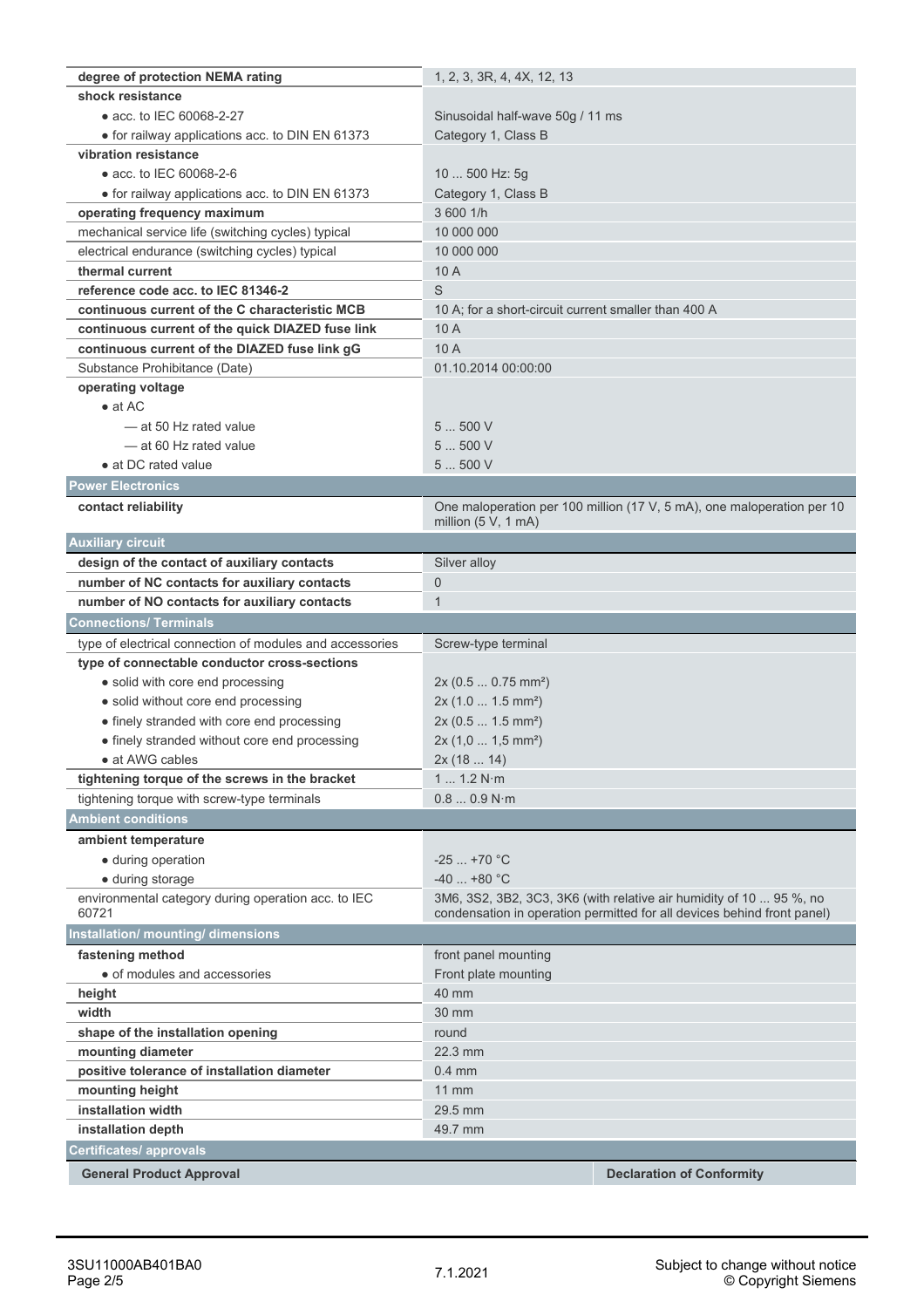

<https://www.siemens.com/ic10>

**Industry Mall (Online ordering system)**

<https://mall.industry.siemens.com/mall/en/en/Catalog/product?mlfb=3SU1100-0AB40-1BA0>

**Cax online generator**

<http://support.automation.siemens.com/WW/CAXorder/default.aspx?lang=en&mlfb=3SU1100-0AB40-1BA0>

**Service&Support (Manuals, Certificates, Characteristics, FAQs,...)**

<https://support.industry.siemens.com/cs/ww/en/ps/3SU1100-0AB40-1BA0>

**Image database (product images, 2D dimension drawings, 3D models, device circuit diagrams, EPLAN macros, ...)** [http://www.automation.siemens.com/bilddb/cax\\_de.aspx?mlfb=3SU1100-0AB40-1BA0&lang=en](http://www.automation.siemens.com/bilddb/cax_de.aspx?mlfb=3SU1100-0AB40-1BA0&lang=en)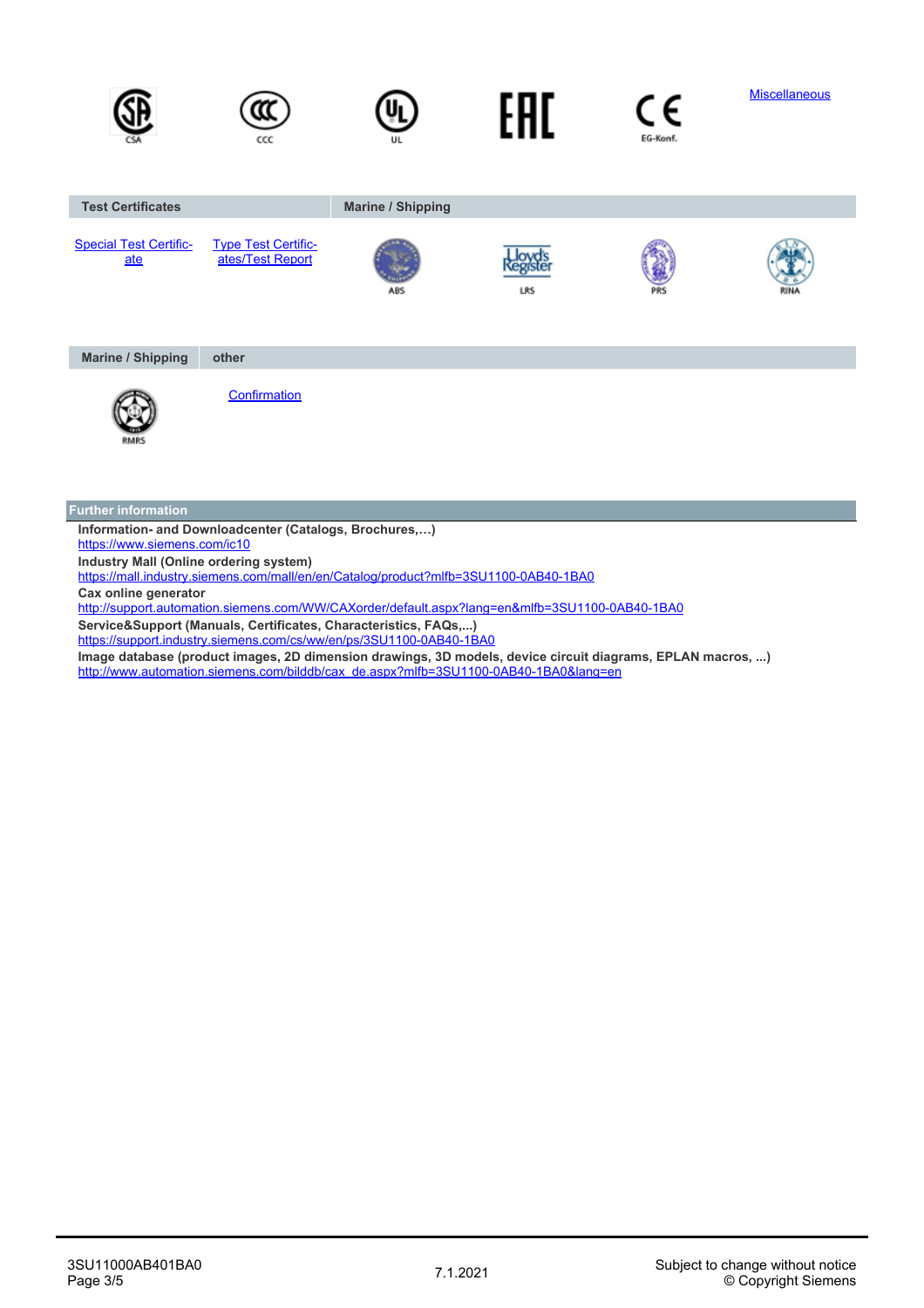